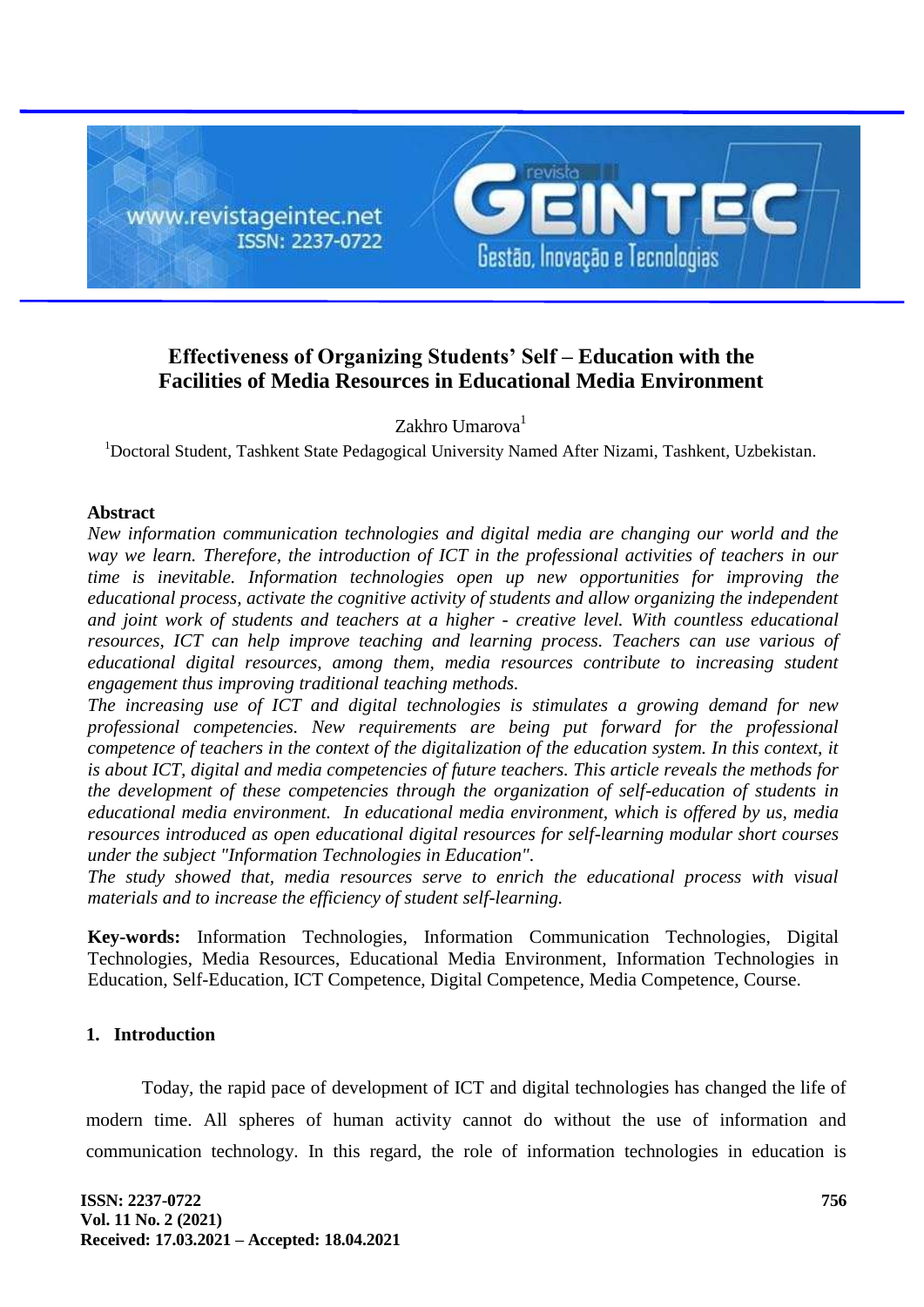significantly increasing. Therefore, for future teachers, mastering the basics of ICT, and not only effectively using information technologies, but also adapting to their constantly changing conditions is not an idle occupation, but a necessity.

Educators around the world are becoming increasingly aware of the benefits of the skillful use of modern information and communication technologies in general education.

As E. Omarova[1] notes, Information technologies enable the teacher to apply both certain types of educational work and any set of them to achieve didactic goals, i.e. design a learning environment, allow you to implement fundamentally new forms and methods of teaching. The teacher receives additional opportunities to support and guide the development of the student's personality, creative search and organization of their joint work, development and selection of the best options for educational programs.

The development of new information technologies in education stimulates the development of software tools and applications that implement methodological ideas for facilitation of memorization and understanding of the studied material, rapid and free access to educational information, verification of the correctness of the results which is obtained, during the assessment etc. Due to the created modern teaching aids, based on ICT, teachers can reach interactivity (the opportunity to interact with the student) of teaching process and engagement (the chance to involve student in learning) of student in learning process allow more implementation of the developmental paradigm in education.

The use of ICT makes it possible to implement the ideas of individualization and differentiation of education.

Modern information technologies provide students with access to non-traditional sources of information, increase the efficiency of independent work, and provide completely new opportunities for creativity, acquisition and consolidation of various professional skills. [1] With one word we can say that, due to the use of modern information and communication technologies, the activities of the teacher are greatly facilitated.

According to the mentioned above, it is worth noting, every teacher must have subject-oriented ICT-competence, that is, master specialized technologies and resources developed in accordance with the requirements for the content of a particular subject, and also form a readiness for their implementation in educational activities. Therefore, the importance in the training of highly qualified specialists - pedagogues capable of using information and communication technologies (ICT) in their professional activities is no longer in doubt.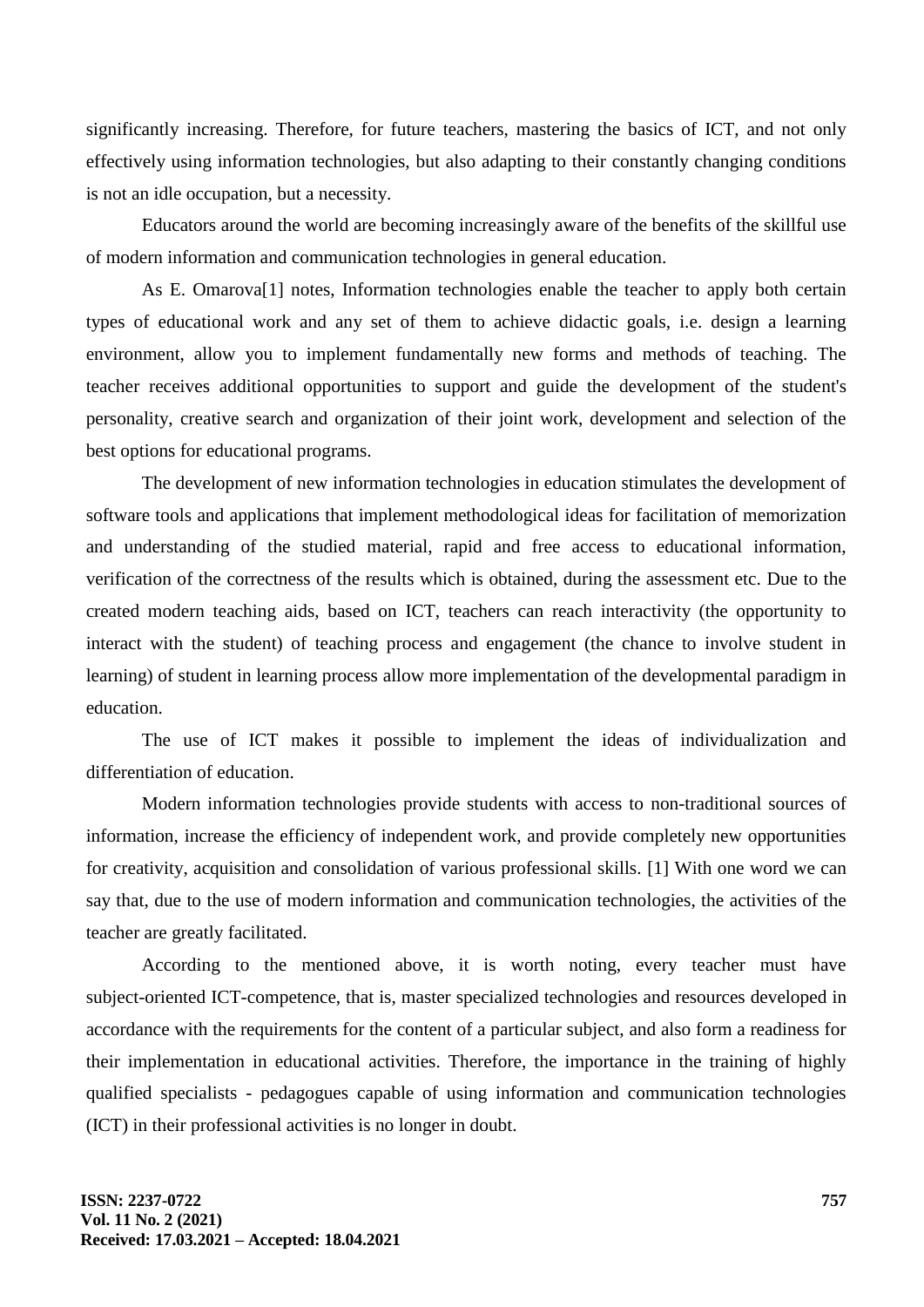Let's dwell first on the definition of ICT competence. There are several definitions for ICT competence.

L.N. Gorbunova, A.M. Semibratov[2] consider the information and communication competence of a teacher as a set of knowledge, skills and abilities formed in the process of teaching information technologies, as well as the teacher's readiness and ability to independently and responsibly use these technologies in their professional activities. In the works of E.K. Henner[3], information competence is understood as a set of knowledge, skills and abilities formed in the process of learning and self-study of computer science and information technology (IT), as well as the ability to perform pedagogical activities using IT.

Today, together with ICT competence, there is more and more talk about the digital competence of teachers. So, what is the digital competence of teachers?

Digital competence of a teacher is a set of knowledge and skills that are necessary for the safe and effective use of digital technologies and Internet resources in pedagogical activities.

Goryunova et al [4] interprets the term digital competence of a teacher as the readiness and ability to use digital resources, use computers, mobile devices and cloud technologies in the educational process, as well as create and effectively use the capabilities of the digital educational environment and all its components in the educational process. A teacher, in order to be adequate in the digital world, digital technologies, must have knowledge about the capabilities of computers (including mobile devices) and technologies, understand the role of the digital educational environment, be able to analyze information, design and create his own environment, work in networked pedagogical communities, taking into account the possibilities of information, limitations, risks of its use, etc.

In addition, there is another important competence in the activities of future teachers, which today is more and more included in the trend in pedagogy - this is media competence.

Media competence is the ability to adequately interact with streams of media information (different types of information) in the global information space: to search, analyze, critically evaluate and create media texts disseminated through various media and communication. K. Tyner [5] interprets the term media competence as "the ability to find, evaluate and effectively use information in personal and professional activities.

Three components of media competence identified by J. Potter [6] are important: "The first component is experience. The more experience we have in dealing with media and with the real world, the greater our potential for developing a higher level ... The second component is the active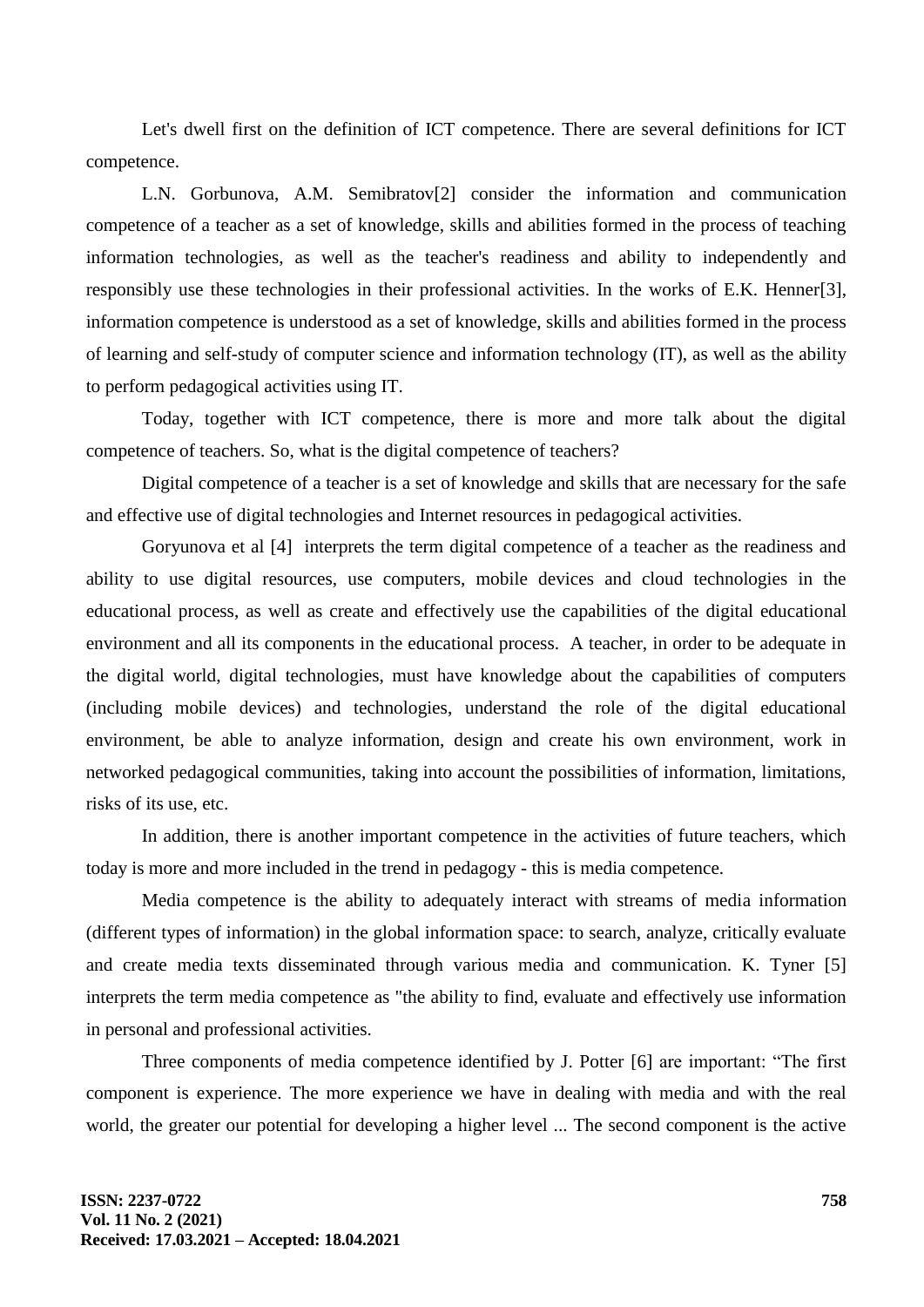application of skills in the field of media. The third component is maturation / readiness for self-education".

## **2. Methods**

To develop those XXI century's key (ICT, digital and media) competencies we propose organize students' self - education process in educational media environment, which is special created by us.

The main goal of creating this educational media environment and using media resources is to increase students 'desire to learn independently and their interest in learning new things with pleasure. Using media resources in educational process means combining and implementing words, pictures, graphics, charts, illustrations, infographics, audio, video and others to maximize teaching and learning effectiveness. [7]

One of the characteristic features of the educational media environment, which is today very important in modern pedagogy, the ability of students and teachers to refer to structured teaching materials, teaching and learning with media resources at anytime and anywhere. In addition to the availability of different educational material (media educational resources), it is necessary to provide the students with the opportunity to learn on own pace, receive knowledge and skills on-line or off-line, as well as the ability to receive individual "navigation" in the development of a particular subject. Students will strive for a flexible learning regime through special prepared modular courses, which will allow them to learn independently taking into account previous experience, knowledge and skills.

It is worth to note that, organizing students' self-education in educational media environment and using media resources (text, pictures, infographics, audio, video, animation, caption video, presentations etc.) as an educational content is one of the best way to involve, motivate and to catch students interest into self - learning process. It is no doubt that, today, especially for young modern people media resources are priceless. Because, they are "digital natives" and they are surrounded with media. So, in this case media resources, as Nicholas Sparks said: "Inspire you, they entertain you, and you end up learning a ton even when you don't know it". There is no doubt, a person better perceives exactly the information that is interesting to him, is most consistent with his personal preferences and attitudes, attractive for him. Therefore, the use of media resources in the learning process can be called the methodological concept of "learning with involvement"[8].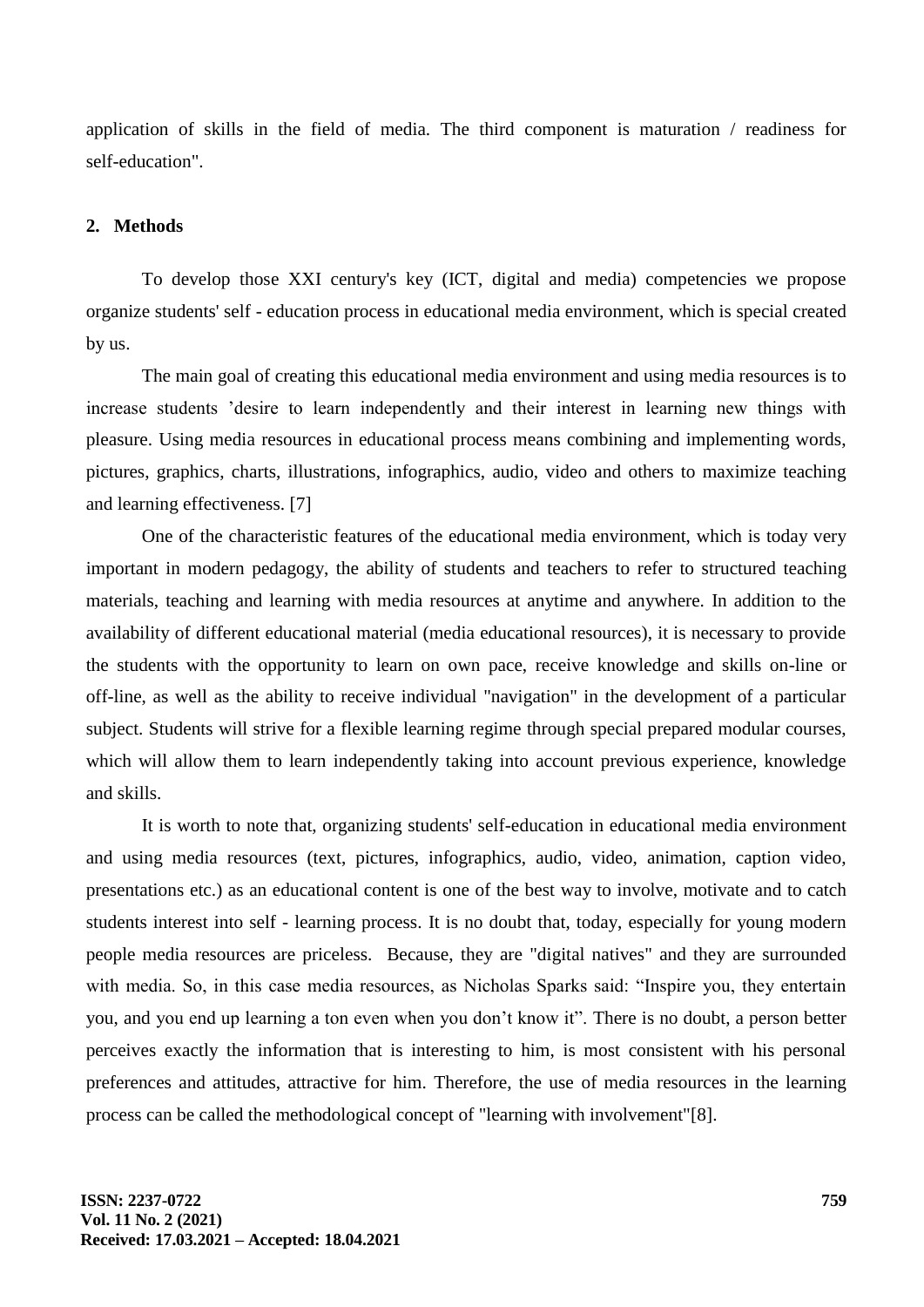#### **3. Results and Discussion**

ICT is introduced in teacher education at various levels as a compulsory subject or a special field subject. Basically, it is introduced as a subject "Information technologies in education" in the curriculum of all pedagogical directions of the bachelor's degree.

In order to better understand the framework underlying in this study, we should briefly discuss about methodic, that we propose, organization students' self-education on subject "Information technologies in education" by the mean of media resources in special created educational media environment, with the example of two different specialties.

The subject "Information technologies in education" is studied by students of the specialty 5110300 "Methods of Teaching Chemistry" and 5110100 "Methods of Teaching Math" for their use in the future professional pedagogical activities. Today students (future teachers) should not only learn some general aspects of ICT, but also, among other things, would be perfect if gain some knowledge and necessary professional skills about how to use the possibilities of online resources, create e-books, shoot a caption video, make a presentation with "super effects", with animations and of course conduct and promote educational channels on telegram or YouTube to organize modern lessons in the future pedagogical activity.

During our research, students mastered ICT both in the classroom on the discipline "Information technologies in education", and on educational media environment, with the help of modular short courses on important topics during the self-education hours of this subject. It is one thing when you heard or saw something at a lecture, another thing when you yourself have acquired a specific experience, especially an applied one.

The research has shown that, self-learning with media resources in educational media environment allows that students acquire knowledge in an inductive way: in practice, independently, on their own mistakes, using peer or teachers' advice. Media resource based learning like an experiential learning, students learn through reflection on doing [9].

Next, let's talk a little about this software product, which is specially created for organizing self-education of students in an educational media environment.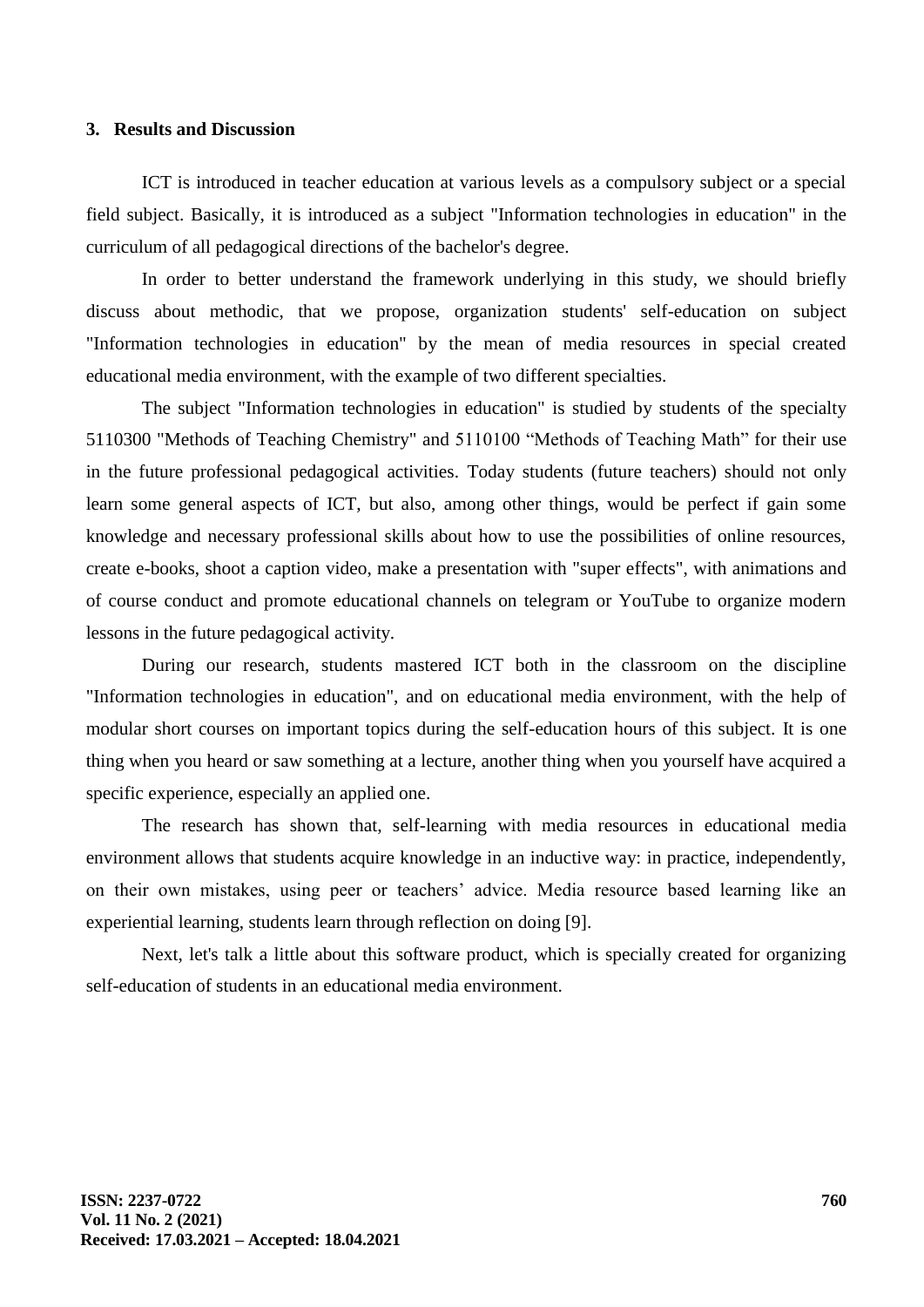At the initial stage of the research, a special educational media environment was developed for organizing self-education of students on the subject "Information Technologies in Education". (1-image).



Image 1 - Educational Media Environment

This software product provides electronic courses on IT disciplines. To use, students first need to register (2 images) and enroll in the course they are interested in, and then they can plunge into the world of self-study. All courses are free.



Picture – 2 Registration Form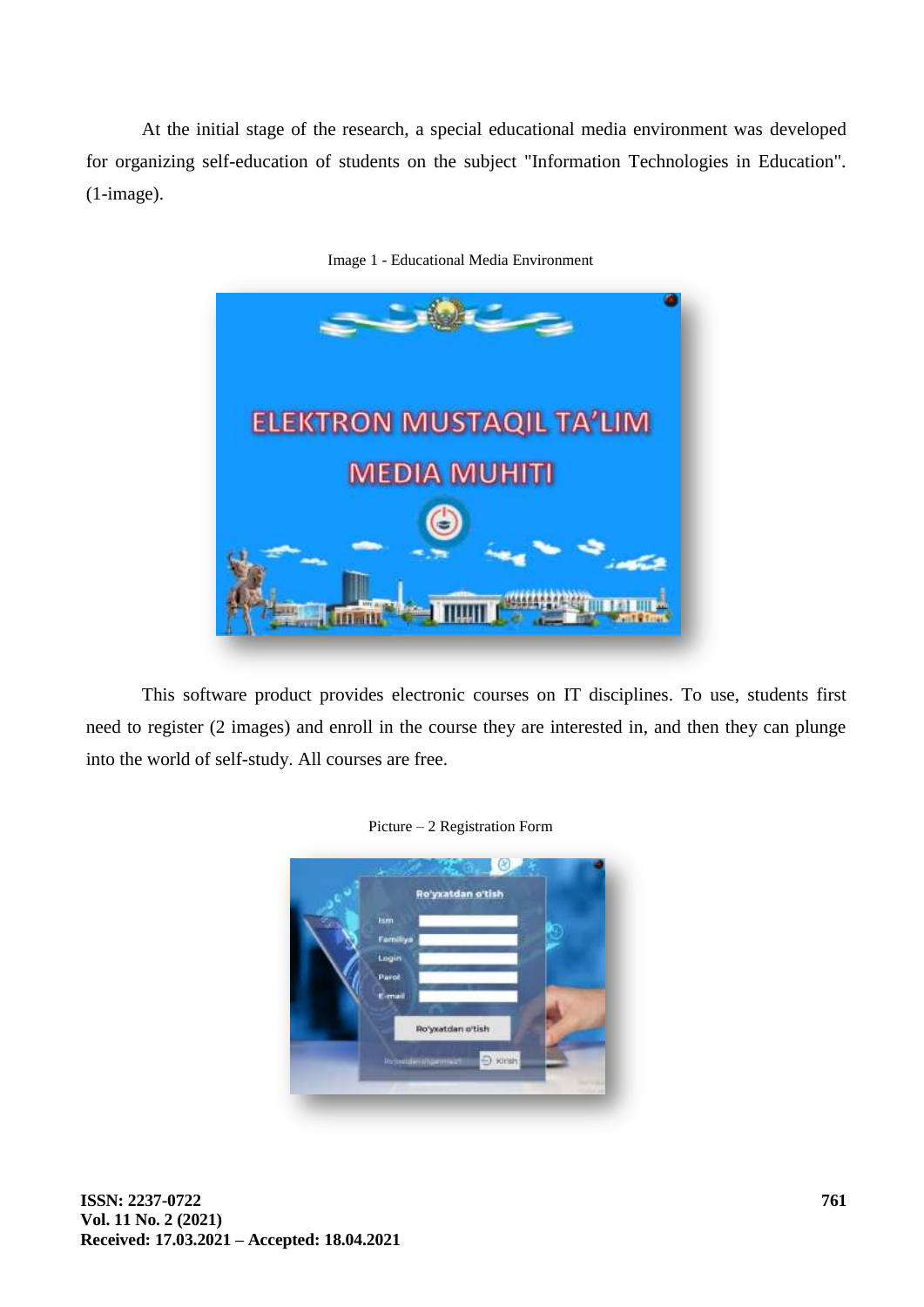#### Picture 3 - Free Courses



In this educational media environment educational materials are provided in different formats, that is, in the form of media resources (images, animation, infographics, video, audio, text format, etc.).

The use of media resources opens up didactic opportunities related to the visualization of learning material, the ability to visualize those phenomena that cannot be effective demonstrated in other ways, allow you to combine practical and theoretical teaching procedures[7]. The use of media resources in the creation of training modular systems can significantly increase their visibility and, consequently, their effectiveness [8].

The introduction of a media environment in higher education institutions creates good conditions for the development of quality of pedagogical education and information provision [10, 11].

### **4. Conclusion**

All in all, the use of media resources and to learn basis of ICT in educational media environment makes it possible to solve the most important tasks of education - to improve the quality of educational results, to form the ability and motivate to self- learn, to include each student in cognitive and search activities, so that everyone feels their involvement in the educational process, everyone coped with the task, which contributes to the formation of key competencies of students, the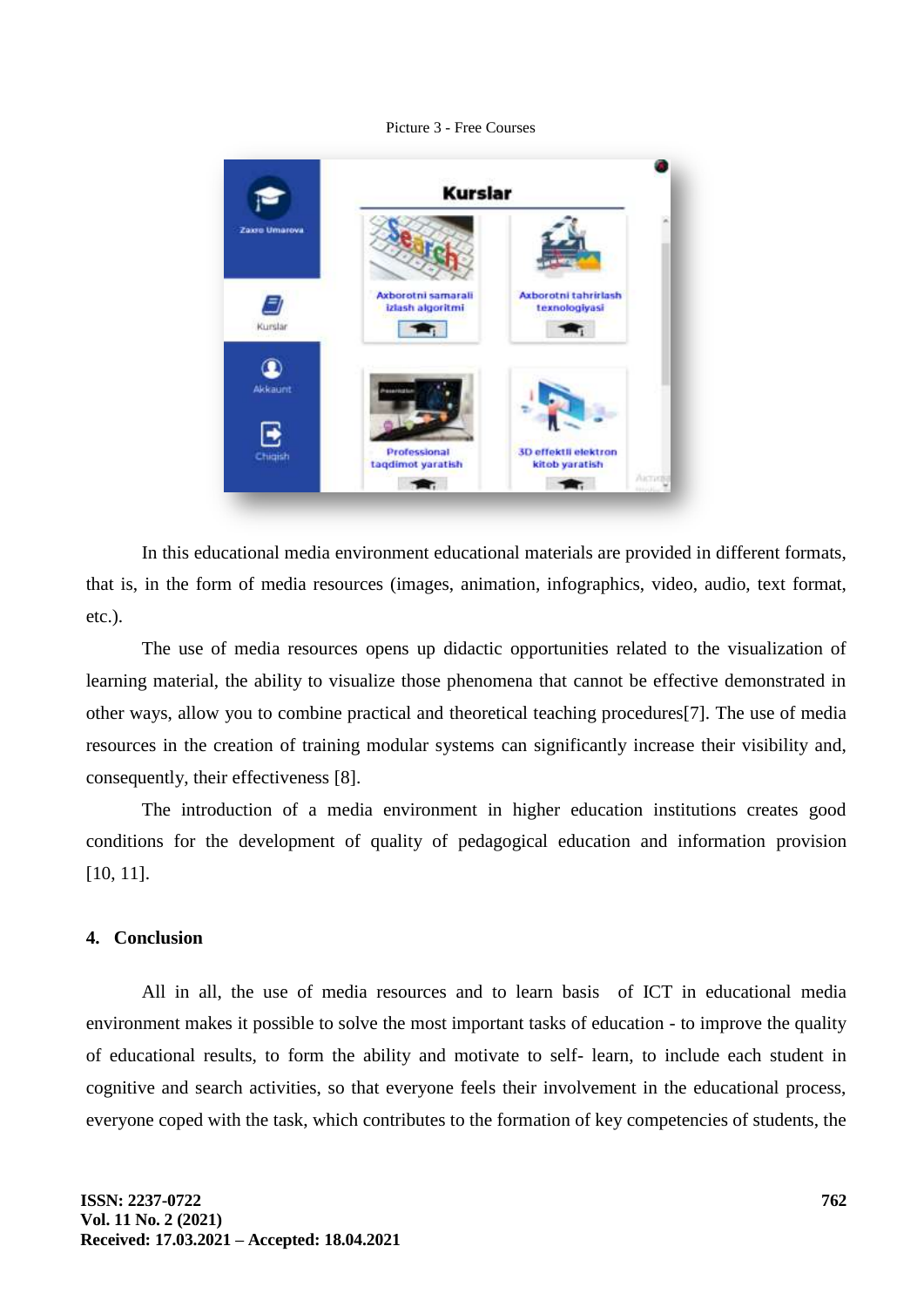development of a personality capable of conducting an independent search, making their own discoveries.

Based on the above, we already know that students (future teachers) of all areas of pedagogy must learn to combine various digital tools and resources to create an integrated digital learning environment, besides that, how to evaluate the accuracy and usefulness of ICT resources and tools, use authoring tools to create curriculum materials, search and analyze digital and ICT tools, develop their own digital tools and educational resources that will help them in their further pedagogical activities. In this context, it is very important that teachers have the necessary competencies to actively use ICT in their professional practice, ensuring equal opportunities and high quality teaching.

The work of the teacher today is becoming more difficult, but at the same time more important, since it is education that is at the center of the new information and communication society. And due to the digitalization and mediatization process, preparing high qualified future teachers with XXI century's competencies, who are ready to work in sphere of digital education, became achievable task.

#### **References**

Omarova, E. (2016). The role of information technology in modern education. *International scientific and practical Internet conference "Actual problems of teaching methods of informatics in a modern school", Russia, Moscow, Moscow State Pedagogical University.*

Gorbunova, L., & Semibratov, A. (2004). Professional development of teachers in the field of information and communication technologies as a developing system. *Pedagogical informatics*, 3.

Henner, E. (2009). Structuring and formalization of requirements for computer literacy and ICT competence of subjects of the system of continuing education. *Informatization of education and science*, 2.

Goryunova, M., Lebedeva, M., Toporovsky, V. (2019). Digital literacy and digital competence of a teacher in the system of secondary vocational education, *4*(61).

https://cyberleninka.ru/article/n/tsifrovaya-gramotnost-i-tsifrovaya-kompetentnost-pedagoga-vsisteme-srednego-professionalnogo-obrazovaniya

Tyner, K. (1998). *Literacy in a Digital World.* Mahwah; New Jersey; London: Lawrence Erlbaum Associates Publishers.

Potter, J. (2001). *Media Literacy. Thousand Oaks.* London: Sage Publication.

Umarova, Z. (2020). Pedagogical Opportunities of Media Resources in a Digital Media Educational Environment. *Journal La Edusci*, *1*(5), 1-5.

Zakhro, U. (2020). Media Resources: As An Effective Tool In Modern Education. *The American Journal of Social Science and Education Innovations*, *2*(07), 239-245.